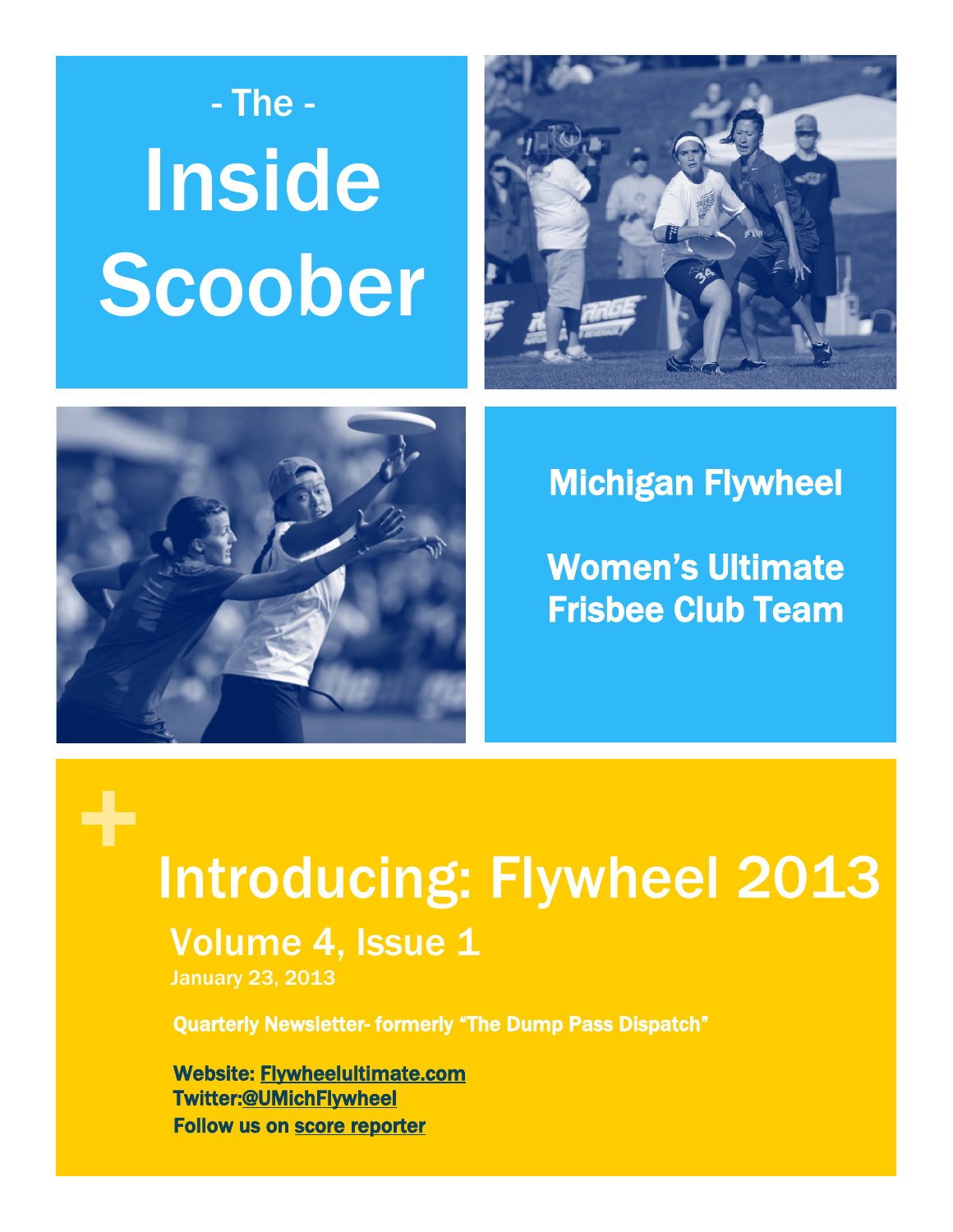

#### Inside this Issue:

| Letter From the Editor  | 2   |
|-------------------------|-----|
| Meet the Teams          | 3   |
| Meet the Coaches        | 4-5 |
| Meet the Captains       | 6   |
| <b>Tournament Recap</b> | 7   |
| Sideline Chatter        | 8   |
| <b>Next Issue</b>       | 9   |



# New look, same great taste

- Meeri Chang, Flywheel Fundraising Chair 2013

Hello family, friends, and alumni of Flywheel Ultimate!

A little delayed, but I wish you all a happy New Year. I am proud to announce the first edition of *The Inside Scoober*, formerly known as *The Dump Pass Dispatch. The Inside Scoober* is a quarterly newsletter that provides information about this season's team, tournament recaps, Ultimate happenings, and how to further support Flywheel Ultimate. For returning readers, rest assured that *The Inside Scoober* provides the same info as *The Dump Pass Dispatch*—just new and improved!

The New Year also brings in a new wave of fresh talent to Flywheel and BFly. With 12 rookies and 11 returners, Flywheel welcomes a variety of players from diverse athletic backgrounds: those with

extensive Ultimate experience, a grad student, and freshmen with raw but incredible athletic talent. We expect our rookies to make major contributions to the team and for our returners to step up to positions of leadership on and off the field.

Flywheel's captains are Annie Fisher—a super senior from Amherst, MA who came out of the womb playing Ultimate—and Becky "Tots" Moore—a senior who can run 10 miles without breaking a sweat. This season, Flywheel will travel across the country to compete against the best teams in the nation in preparation for the series in April. Flywheel welcomes two new coaches (and Flywheel alumni) Paula Seville and Marisa "Jolie" Mead, and we welcome back Coach Kristin "K\$" Essary.

With 6 returners studying abroad, BFly is also excited to welcome many rookies to its roster. This season, BFly captains are junior Melissa Rutzen and junior Amanda Alexander. BFly coaches are Pat Reed, David "Pug" Gagnon, and Helen Huang (another Flywheel alum!). Last season, BFly made history by qualifying for Regionals for the first time ever, and this season they expect another equally competitive season.

We are all excited for what this season will bring: dominating at competitive tournaments, many days of difficult but rewarding training, new friendships, and the usual spontaneous dance parties. As always, we thank you for your continued support, and GO BLUE!

**Sharkbait**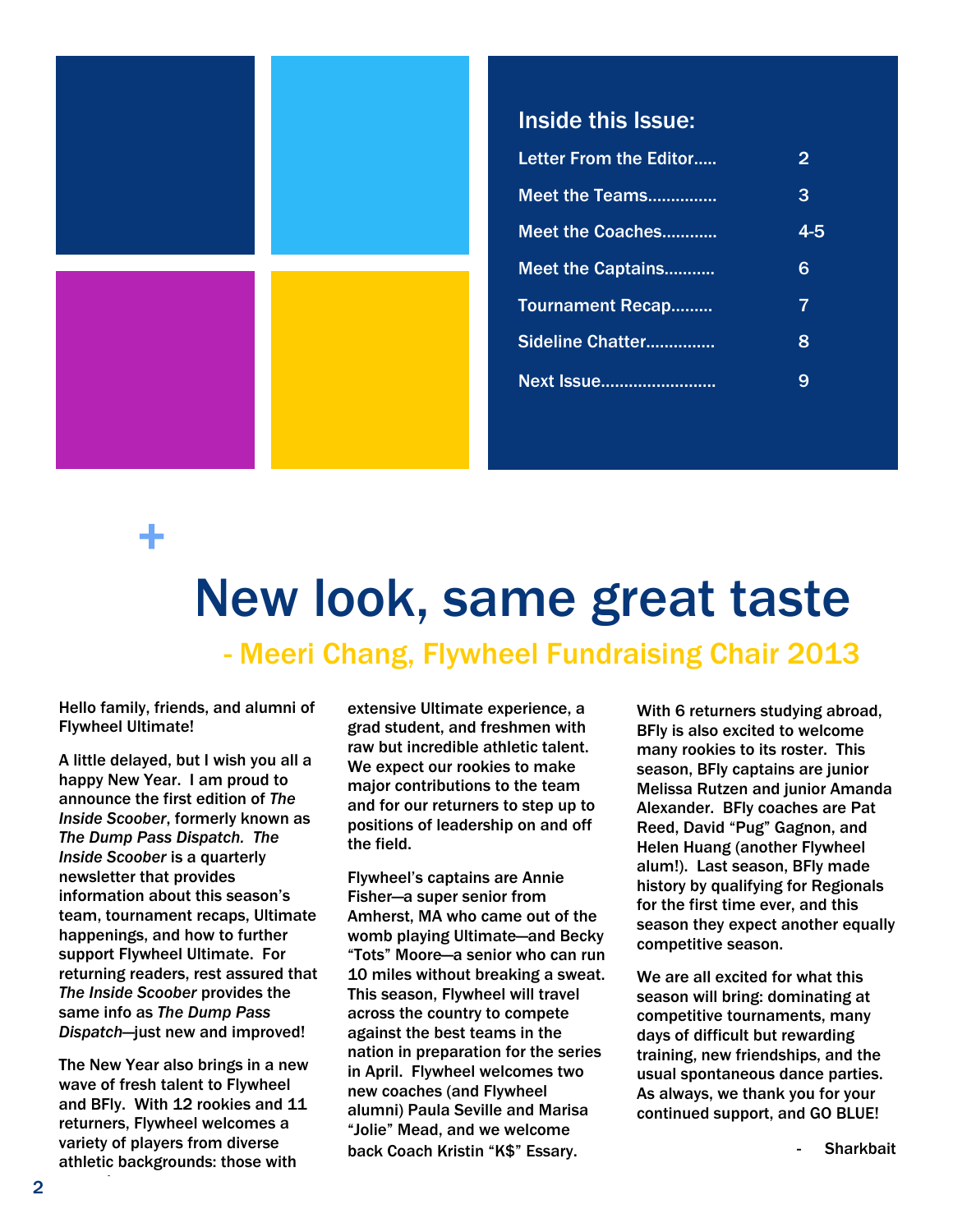# Flywheel 2013 Roster +



#### (From left to right)

Back Row: Marisa "Jolie" Mead (Coach), Annie Fisher, Amanda Whitehouse, Leah Bar-On Simmons, Becky "Tots" Moore, Bailey Torvinen, Jacqueline "JJ" Jarik, Nicole Biltz, Charlotte Wilson, Maggie Smith, Paula Seville (Coach)

Front Row: Lizzie Grobbel, Tracey "T-Lo" Lo, Emma Boyd, Chelsea Grindle, Meghan Drews, Bridget Cook, Hannah Henkin, Sara Robinson, Meeri Chang

Not pictured: Tory Fingerle, Lisa Qin, Carolyn Vlach, Theresa "TZ" **Zettner** 

# BFly 2013 Roster



#### (From left to right)

Back Row: Pat Reed (Coach), Hannah Heyman, Jess Axelrod, Alice Murphy, Caroline Smith, Hanna Berlin, Judith Rontal, Michelle Lee, Annie Oldani, Talia Kula, Katie Ramos

Front Row: Sarah Adams, Danielle Licht, Layne Scherer, Meghan O'Leary-Kelly, Amanda Alexander, Melissa Rutzen, Lizzie Benedetto, Amy "Sprite" **Wells** 

Not Pictured: Lydia Gardynik, Renee Jurek, Pooja Desai, Gaby Belok, Sandra Racic, Sydney Friedman, Jennifer Knister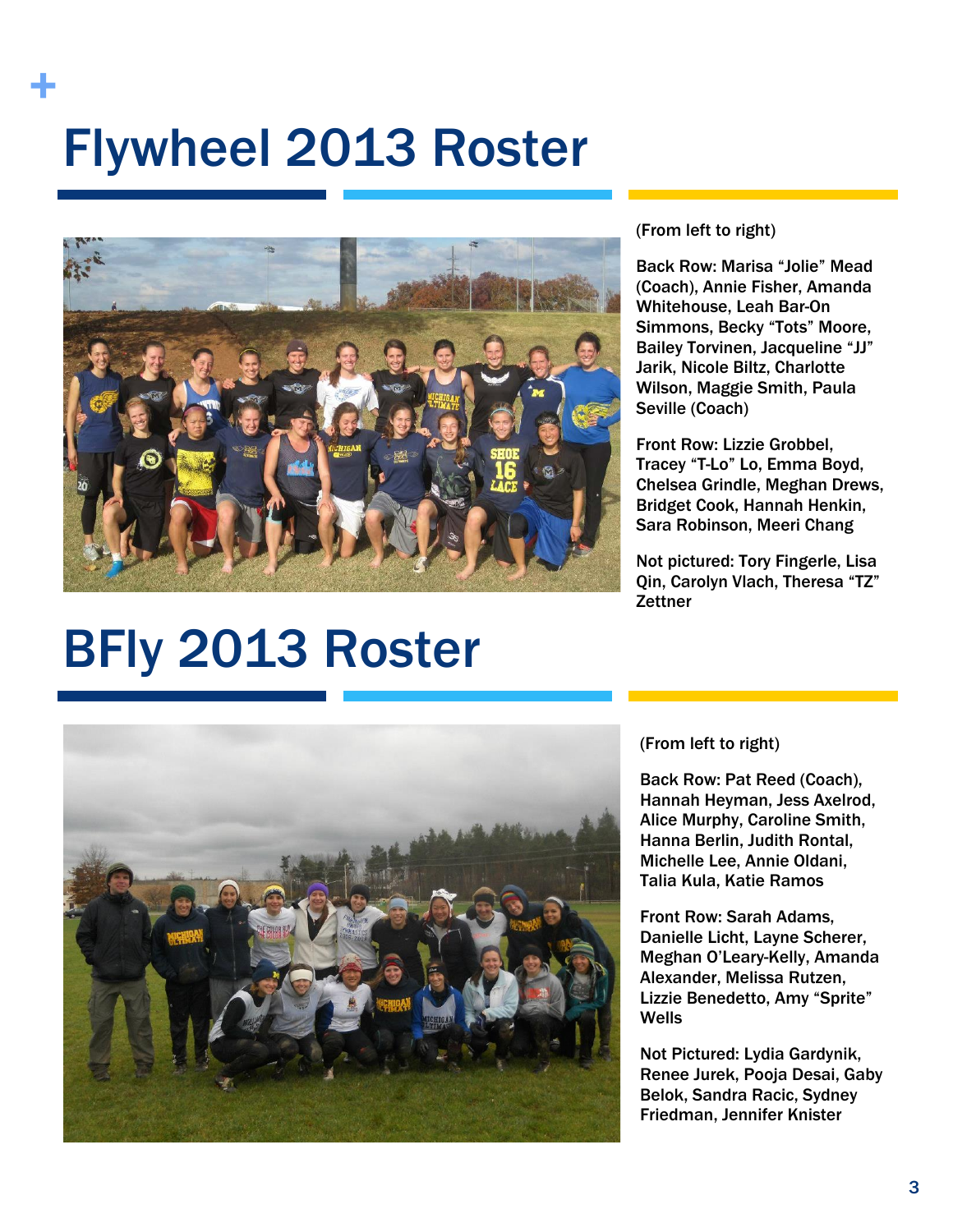# Meet the Flywheel Coaches



#### Name: Marisa Mead

Nickname: Jolie

+

Ultimate Experience: 5 years. UCLA BLU, Michigan Flywheel, Zeitgeist (Club), Rally (Club).

Favorite part(s) about Ultimate: Travelling to new places, competing, and the Ultimate community

Favorite part about Flywheel: The awesome people!

Pump-up Song: "Get Buck in Here," DJ Felli Fel

Spirit Animal: Rabbit-otter hybrid

What you're looking forward to most this season: Watching Flywheel grow and improve as a team



#### Name: Paula Seville

Nickname: NONE

Ultimate Experience: 10 years. Paideia School, Michigan Flywheel, Overhaul (Club), Zeitgeist (Club).

Favorite part(s) about Ultimate: Going to tournaments and matching up against your favorite (or least favorite) opponent in a big game

Favorite part about Flywheel: Playing with a team that has amazing team chemistry on and off the field—it's unstoppable

Pump-up Song: anything Big Boi

#### Spirit Animal: Lion

What you're looking forward to most this season: Seeing our awesome rookies develop into amazing Ultimate players



Name: Kristin Essary

Nickname: K\$

Ultimate Experience: 8 years. Michigan Flywheel, Georgetown

Favorite part(s) about Ultimate: My teammates and the Ultimate community, the competition, and always working to improve your game

Favorite part about Flywheel: The players, and helping each individual develop their skills while forming a team that plays "Flywheel Ultimate"

What you're looking forward to most this season: It's a much bigger team than in past years, so working to incorporate all our new rookies is very exciting, and seeing everyone come together and improve as a team is always best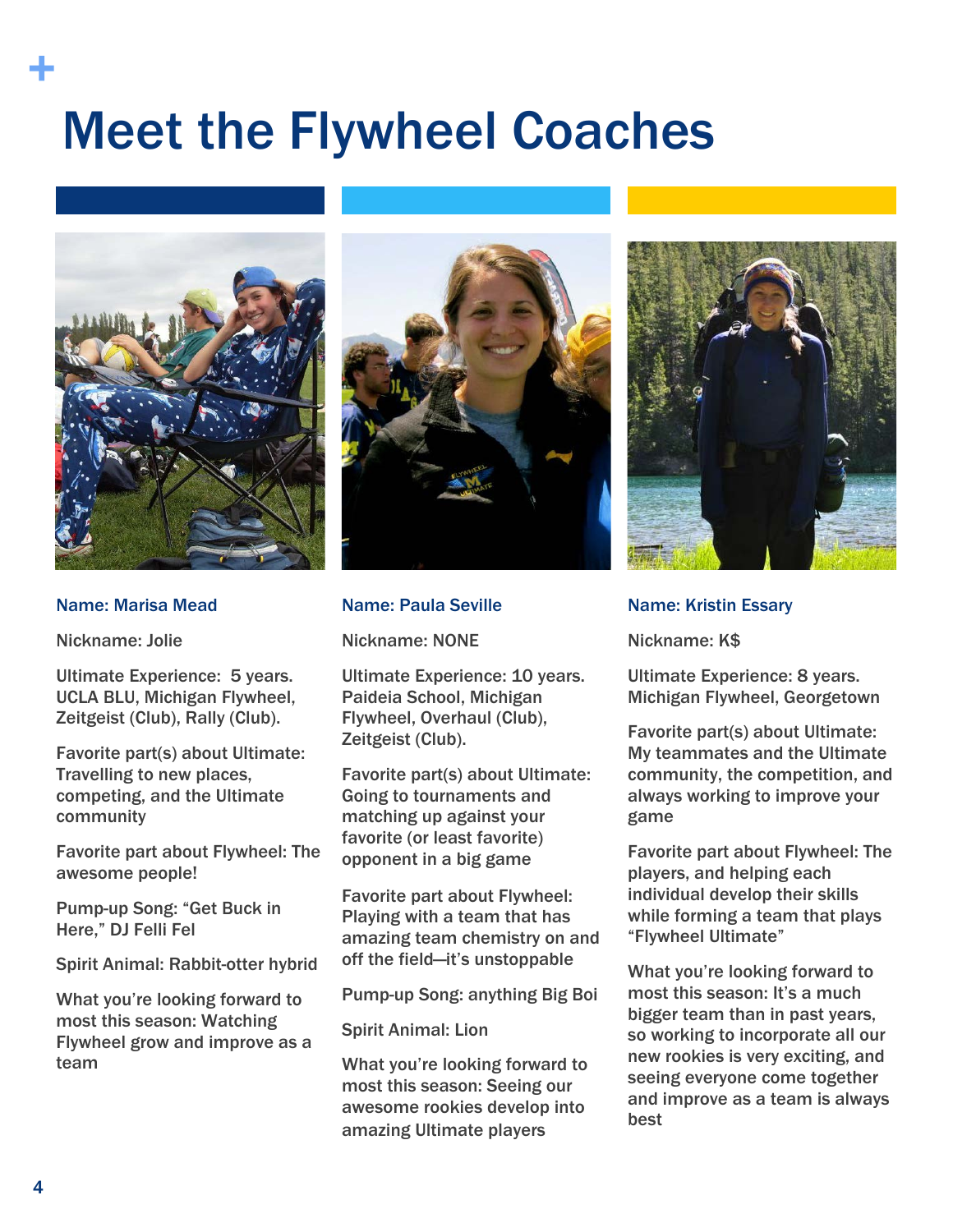# Meet the BFly Coaches



#### Name: Pat Reed

+

Nickname: Pat

Ultimate Experience: 17 years. Michigan Tech DiscoTech, Club: Deep Thrust, Nemo, Shocker.

Favorite part(s) about Ultimate: The simple joy and beauty of chasing down a perfectly (or imperfectly) thrown disc.

Favorite part about BFly: I love the energy that the team brings into everything they do.

Pump-up Song: Whatever people are listening to

Spirit Animal: Moose

What you're looking forward to most this season: EVERY TOURNAMENT



#### Name: David Gagnon

Nickname: Pug

Ultimate Experience: 12 years. Michigan MagnUM, Club: Nemo, Truck, Hybrid, Sidecar.

Favorite part(s) about Ultimate: The community of players and competitiveness of the game.

Favorite part about BFly: I have had excellent coaches and captains throughout my life. I feel honored to give back to others who are committed to a team that wants to learn and continue to improve their skills.

Pump-up Song: "It's Getting' Hectic" by The Urge

Spirit Animal: Wolf

What you're looking forward to most this season: Watching the rookies fall in love with Ultimate; very little that can top that.



#### Name: Helen Huang

Nickname: Hen

Ultimate Experience: 8 years. Michigan Flywheel, Club: Strut, Hooptie, Wildfire.

Favorite part(s) about Ultimate: Layout catches, and team D forcing a stall

Favorite part about Flywheel: Amazing friendships

Pump-up Song: "Shut Up" by Simple Plan

Spirit Animal: Horse

What you're looking forward to most this season: Watching every player improve and winning games at Regionals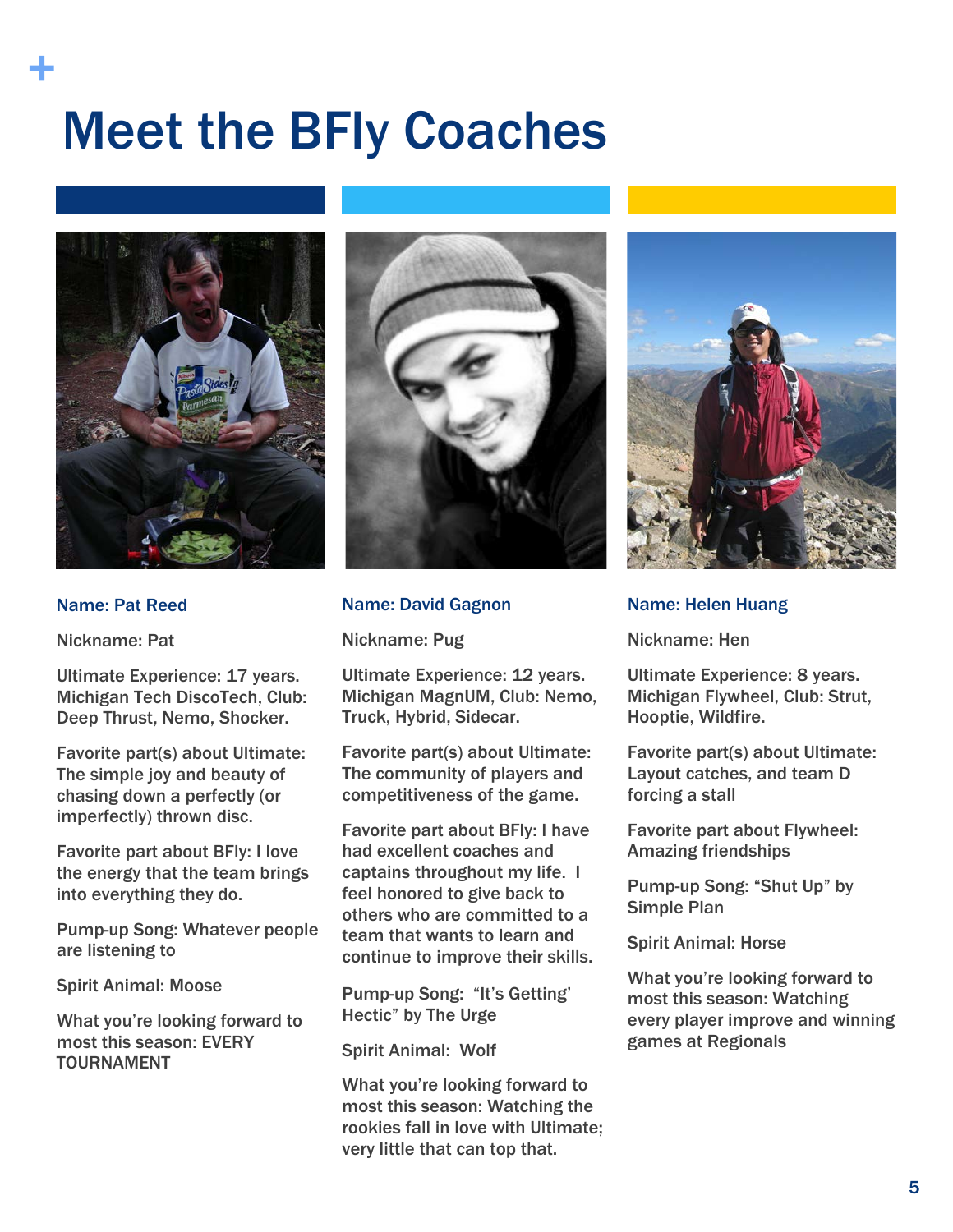## + Flywheel and BFly Captains 2012-2013 Season





Flywheel Captain: Annie Fisher Ultimate experience: 11 years. Amherst Middle School, Amherst High School; Michigan Flywheel Favorite part about Ultimate: Being able to play anywhere Favorite part about Flywheel: Inside jokes Pump-up song: "Danger Zone," Kenny Loggins Spirit animal: Macaque Monkey What you're most looking forward to this season: Watching the new players learn to love Ultimate

Flywheel Captain: Becky "Tots" Moore Ultimate experience: 3 years. Michigan Flywheel Favorite part about Ultimate: Ultimate players are weird…I'm weird…it works out nicely Favorite part about Flywheel: The team, the team, the team. Pump-up song: a parody of a Nickelback song, by Adam Sandler Spirit animal: Gecko What you're most looking forward to this season: Domination





BFly Captain: Amanda Alexander Ultimate experience: 3 years. Michigan BFly Favorite part about Ultimate: I love going to tournaments. The atmosphere both on and off the field is amazing. Favorite part about Flywheel: I love being on a close team where everyone is so supportive of each other Pump-up song: "Some Nights" by Fun. Spirit animal: Horse What you're most looking forward to this season: Trying to make it to Regionals for a second year in a row.

BFly Captain: Melissa Rutzen Ultimate experience: 3 years. Michigan BFly—no other past experience! Favorite part about Ultimate: Meeting so many cool, diverse people. Favorite part about Flywheel: Being part of a unique team dynamic that emerges from each new group of players. Pump-up song: "Pass Out" by Chiddy Bang Spirit animal: Bear What you're most looking forward to this season: Getting started with tournaments and learning to leverage our nice, full roster!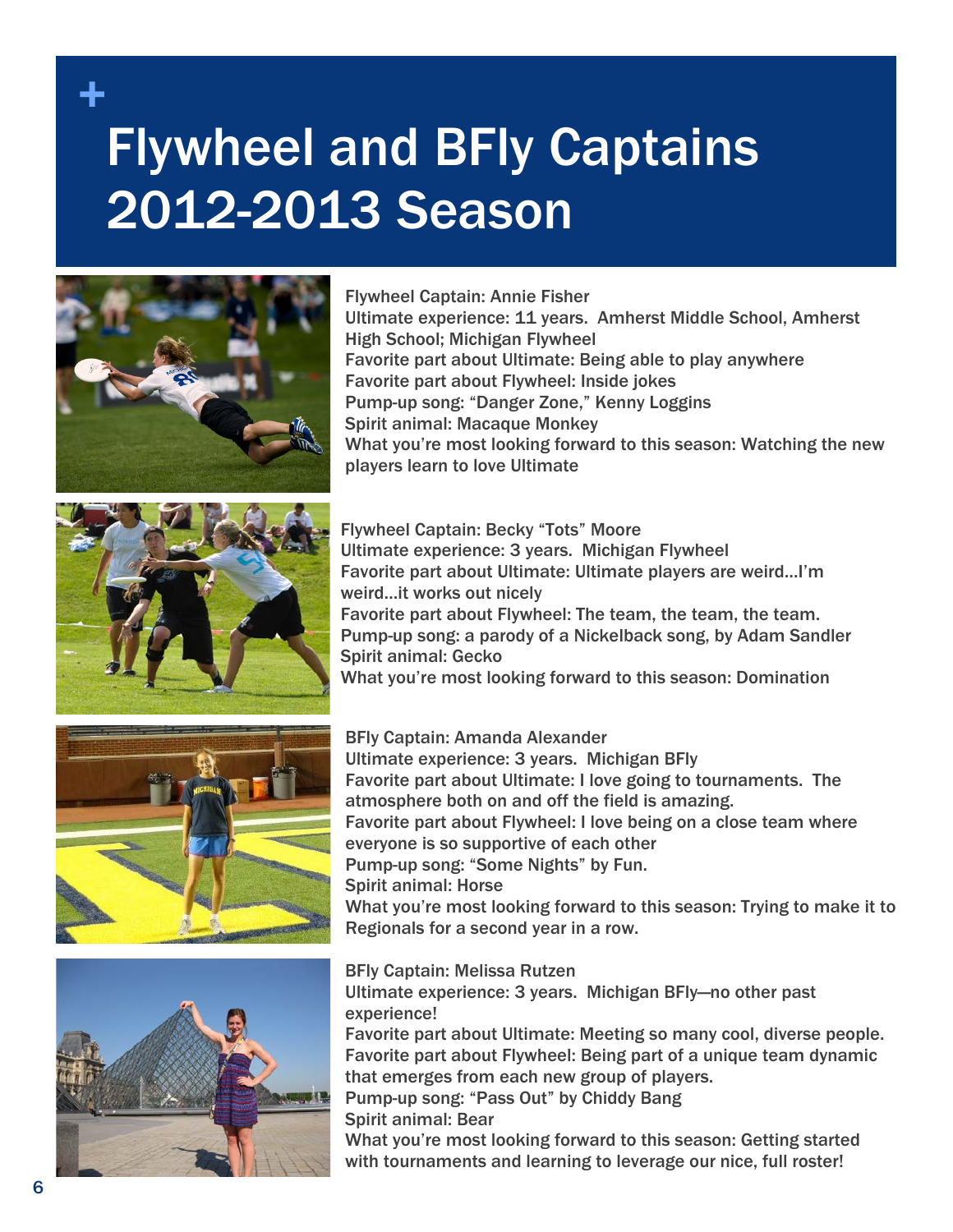#### **Classic City Classic**

### 2012 Gotta Catch 'Em All - Amanda Whitehouse (Junior and Flywheel rookie)

Nov. 10-11

CCC was a weekend of firsts for me. First real road trip, first extended time spent with the team, first time in Georgia, and first time playing tournament-style Ultimate. But the first hurdle was making sure not to forget anything: lights, darks, cleats, blankets, CDs, snacks, water bottles - check. Once that was taken care of, Van Charmander (theme aptly chosen by our captain Tots) was en route to Georgia. Leaving behind our lives at Michigan, we put on what I was told by a teammate to be our "superhero capes" for the weekend. While classmates were doing homework, resting, and cheering on Denard, we would be cutting, striking, juking, d-ing, and skying girls from all over the Southern US. Between car ride sing-alongs, sharing stories and crazy windy roads in TN I barely had a chance to think about the butterflies in my stomach.

+

At the beginning of the tournament, we were each given an offensive and defensive focus for the weekend. This helped to make things less overwhelming because it brought it back to one focus at the start of each point. Our first game in pool play was against Emory. Plenty of subs and relatively open lines provided great opportunities for learning from teammates and coaches after each point. Fall practices paid off, and we came out of the first game with a 13- 6 win. In Saturday's second game, it was more of the same: learning from each other, gelling as a team and most importantly having fun! We played a local hodgepodge of college teams, and Flywheel ended with an easy W: 13-2. The last game of the day was against a more evenly matched Central Florida. This team challenged

us defensively but we were able to come away with a 12-9 win once we were able to shut down their handlers.

With a 3-0 record in pool play, we were into the winner's bracket. Our first game Sunday morning was against University of Southern Florida. As we looked sluggish on the field for the first few points, Southern Florida took advantage of our slow start and put us in a hole early. While we put in a solid effort in the second half, particularly in the final point, Flywheel fell short losing 8–12. Our second game of the day was against the UVA Hydras. This game was a hard fought battle with a lot of trading points, but in the end UVA came out on top with a 12–15 win. For the seventh place game, we faced University of Florida Fuel. Another skilled, disciplined team, the ladies of Fuel tested us. But as our coach Paula Seville put it, "Both returners and rookies pushed themselves and we played our best game of the tournament." I could not have agreed with her more. Universe point, a real back and forth game, and Flywheel taking the win 15-14… It was a great way to end the tournament!

Then, as soon as it started, we were back in vans winding through TN, up through Ohio and back to Ann Arbor. We learned a lot at CCC, but we're nowhere near satisfied. This tournament was an opportunity for us to explore our individual strengths, play with new teammates, and ultimately reflect on what can be improved upon during the regular season.

.

The Prez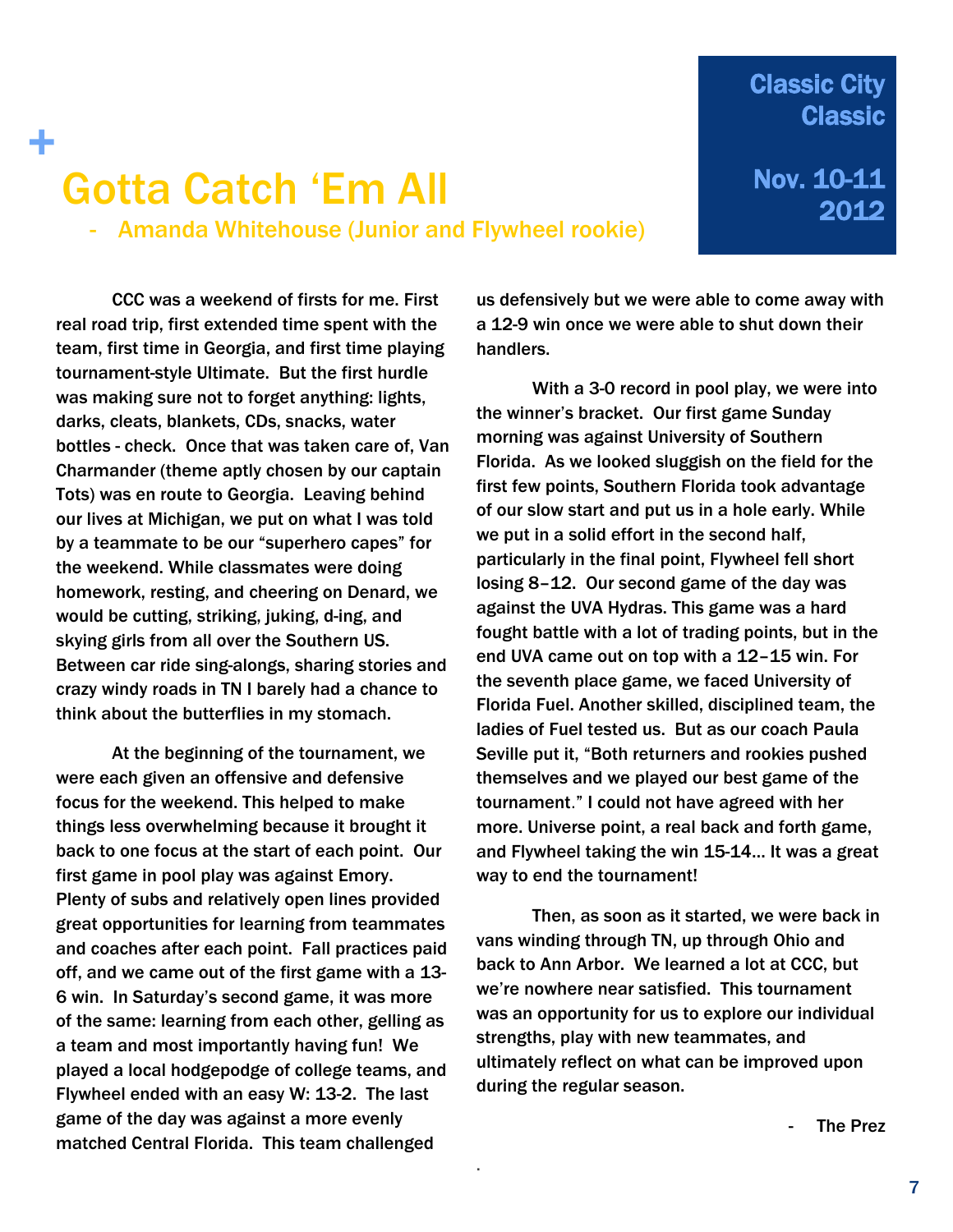# **Sideline** Chatter.





### +

## Scoober [*skoo*-ber]

#### *noun*

Video tutorial

Definition: A type of throw where the disc is held upside-down; used for high, short passes

How to throw: Using a forehand grip, throw in front of and across the body. You should step as if you are throwing a backhand, and the disc should be released at least at a 45 degree angle. You can adjust the angle of the disc at the release point based on how high or flat you'd like the disc to fly.

A scoober is not just a trick throw. You can use an "inside scoober" (flies inside out with an s-shaped trajectory) to get the disc to the "break space" where the receiver is less guarded—it can be a highly effective throw!

Captain Tots showing us how it's done.

2

1